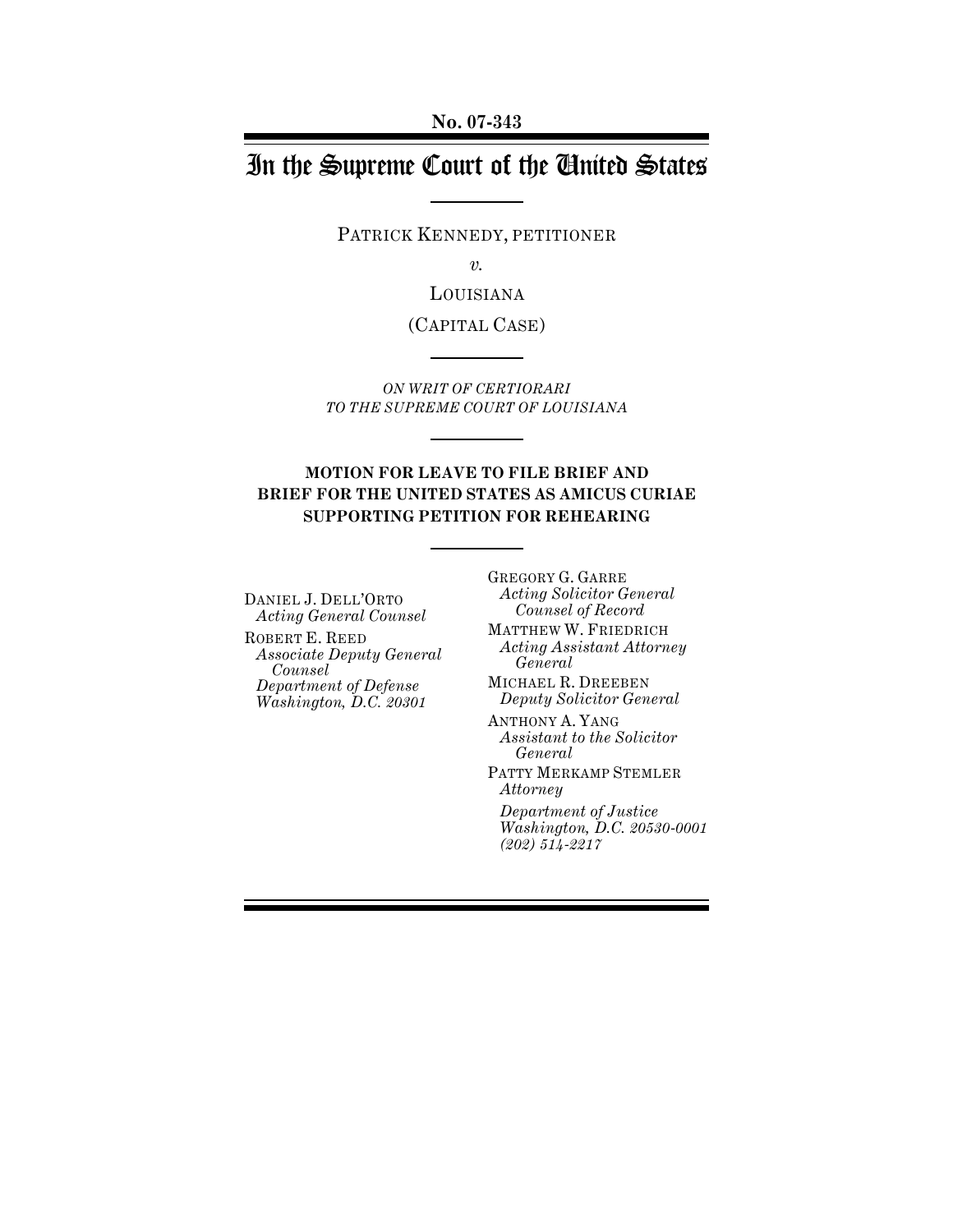# **TABLE OF AUTHORITIES**

Cases: Page

| Atkins v. Virginia, 536 U.S. 304 (2002) 3, 6, 10                       |
|------------------------------------------------------------------------|
| Coker v. Georgia, 433 U.S. 584 (1977)  3, 6, 7, 10                     |
| Enmund v. Florida, 458 U.S. 782 (1982) $\ldots \ldots \ldots$ 3, 6, 10 |
|                                                                        |
|                                                                        |
| Loving v. United States, 517 U.S. 748 (1996)  4, 11                    |
| Roper v. Simmons, 543 U.S. 551 (2005)  3, 6, 10                        |
|                                                                        |
|                                                                        |
| United States v. Lee Yen Tai, 185 U.S. 213 (1902) $\ldots \ldots$ . 7  |

Constitutions, statutes, regulation and rules:

| Jacob Wetterling Crimes Against Children and          |
|-------------------------------------------------------|
| Sexually Violent Offender Registration Act,           |
|                                                       |
| National Defense Authorization Act for Fiscal Year    |
|                                                       |
| $\S 552(a)(1)$ , 119 Stat. 3257 (10 U.S.C. 920)  3, 4 |
|                                                       |
|                                                       |
|                                                       |
|                                                       |
| Ronald W. Reagan National Defense Authorization       |
| Act for Fiscal Year 2005, Pub. L. No. 108-375,        |
|                                                       |

(I)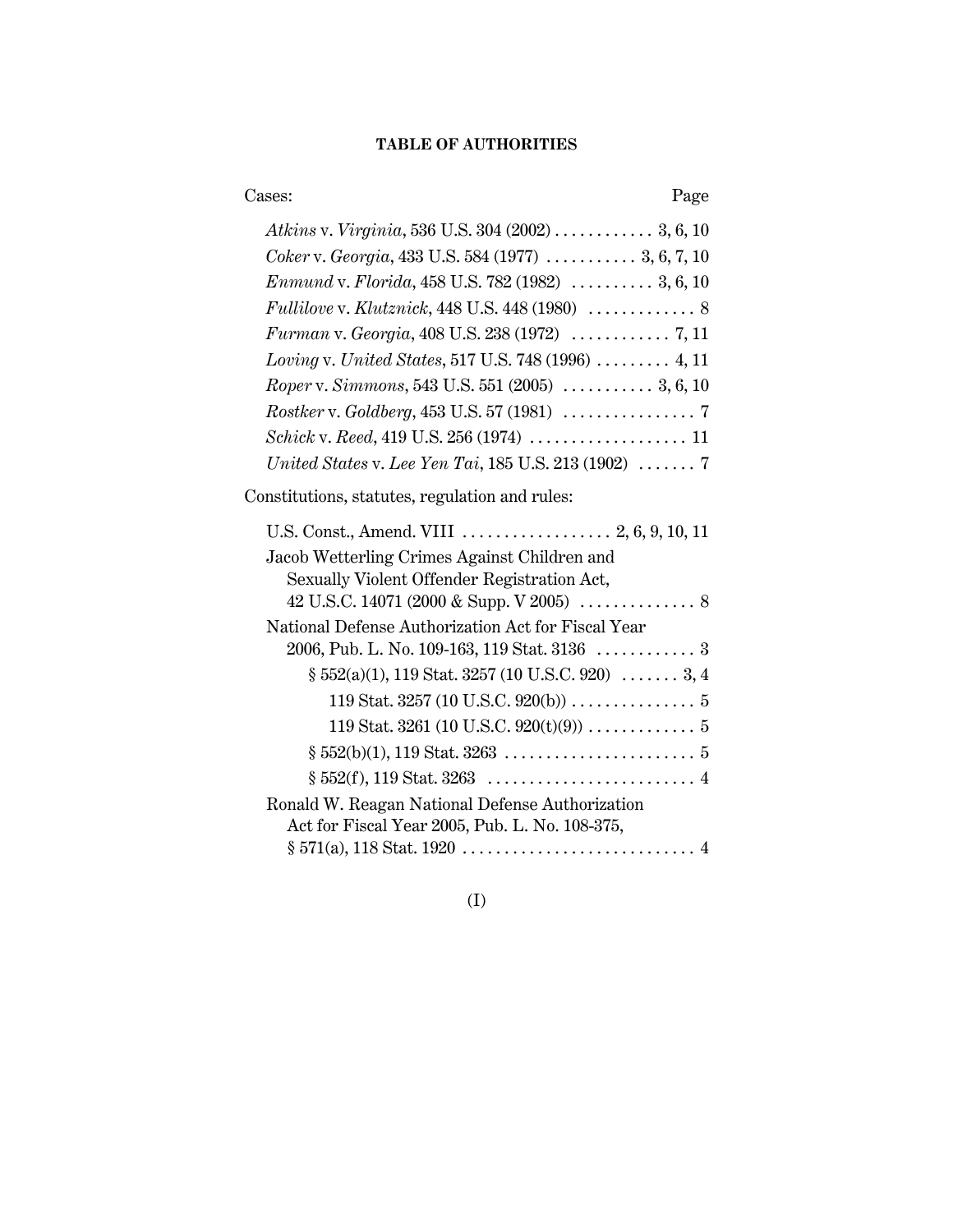| Statutes, regulation and rules—Continued:                                  | Page |
|----------------------------------------------------------------------------|------|
| Uniform Code of Military Justice, 10 U.S.C.<br>801 et seq.:                |      |
|                                                                            |      |
|                                                                            |      |
|                                                                            |      |
|                                                                            |      |
|                                                                            |      |
|                                                                            |      |
|                                                                            |      |
|                                                                            |      |
|                                                                            |      |
| Exec. Order No. 13,447, § 3(d), 3 C.F.R. 278 (2008)  5                     |      |
| R. Courts-Marital:                                                         |      |
|                                                                            |      |
|                                                                            |      |
|                                                                            |      |
| Miscellaneous:                                                             |      |
| 151 Cong. Rec. (daily ed.):                                                |      |
|                                                                            |      |
|                                                                            |      |
| Dep't of Defense, Proposed Amendments to the                               |      |
| Uniform Code of Military Justice (Apr. 7, 2005)                            |      |
| <http: <="" docs="" dodgc="" php="" td="" www.dod.mil=""><td></td></http:> |      |
|                                                                            |      |
| H.R. Conf. Rep. No. 360, 109th Cong., 1st Sess. (2005)  4                  |      |
| H.R. Rep. No. 89, 109th Cong., 1st Sess. (2005)  4, 5                      |      |
|                                                                            |      |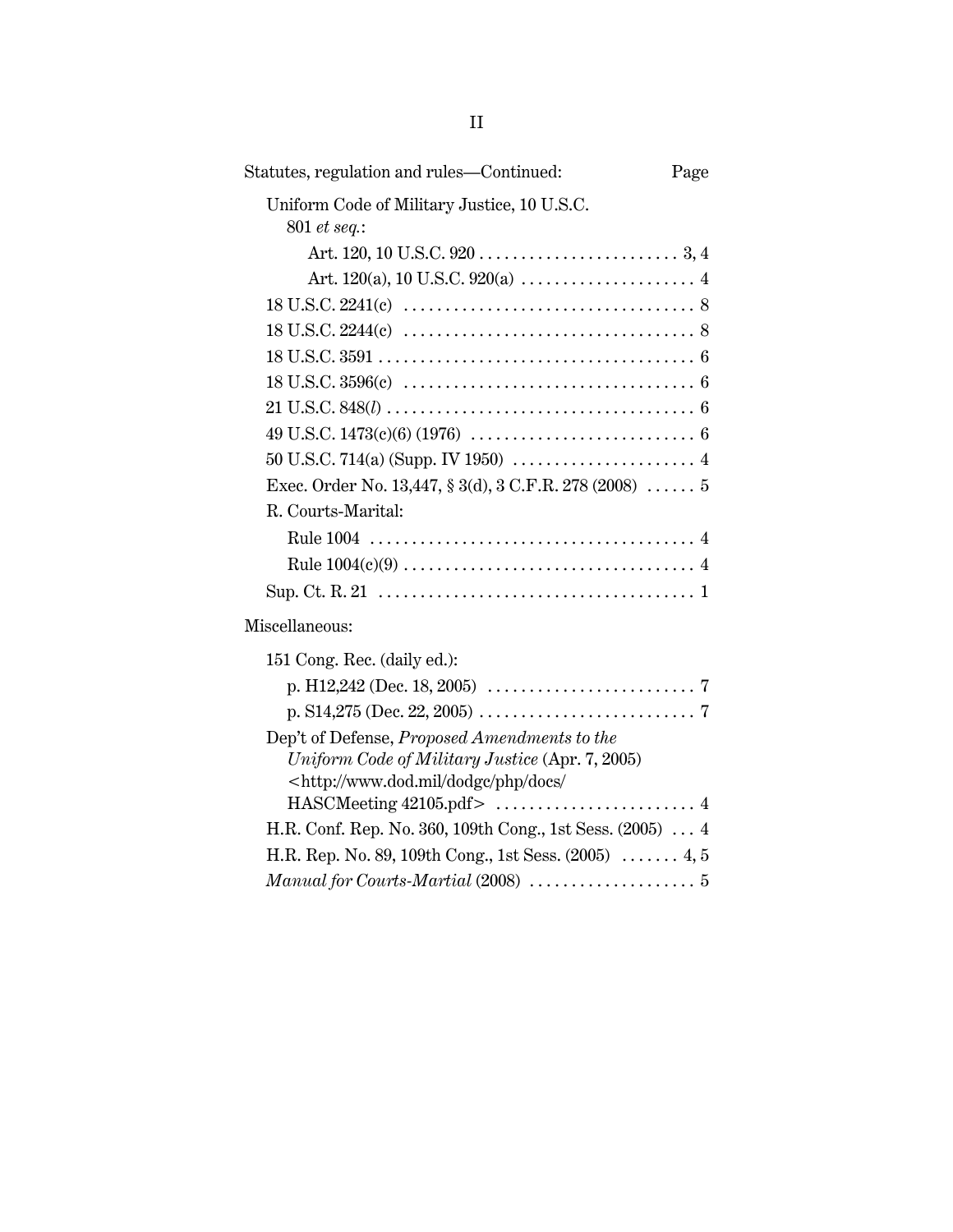# In the Supreme Court of the United States

No. 07-343

PATRICK KENNEDY, PETITIONER

*v.*

LOUISIANA

(CAPITAL CASE)

*ON WRIT OF CERTIORARI TO THE SUPREME COURT OF LOUISIANA*

### **MOTION FOR LEAVE TO FILE BRIEF AND BRIEF FOR THE UNITED STATES AS AMICUS CURIAE SUPPORTING PETITION FOR REHEARING**

The Acting Solicitor General, on behalf of the United States, respectfully moves pursuant to Rule 21 for leave to file this brief as amicus curiae supporting respondent's petition for rehearing. The United States has a substantial interest in rehearing because the Court's decision casts grave doubt on the validity of a recent Act of Congress and Executive Order of the President authorizing capital punishment for child rapists under the Uniform Code of Military Justice. The Court's decision and, in particular, its assessment of the "national consensus with respect to the death penalty for child rapists" (slip op. 15), was not informed by those recent pronouncements. The United States regrets that it did not

(1)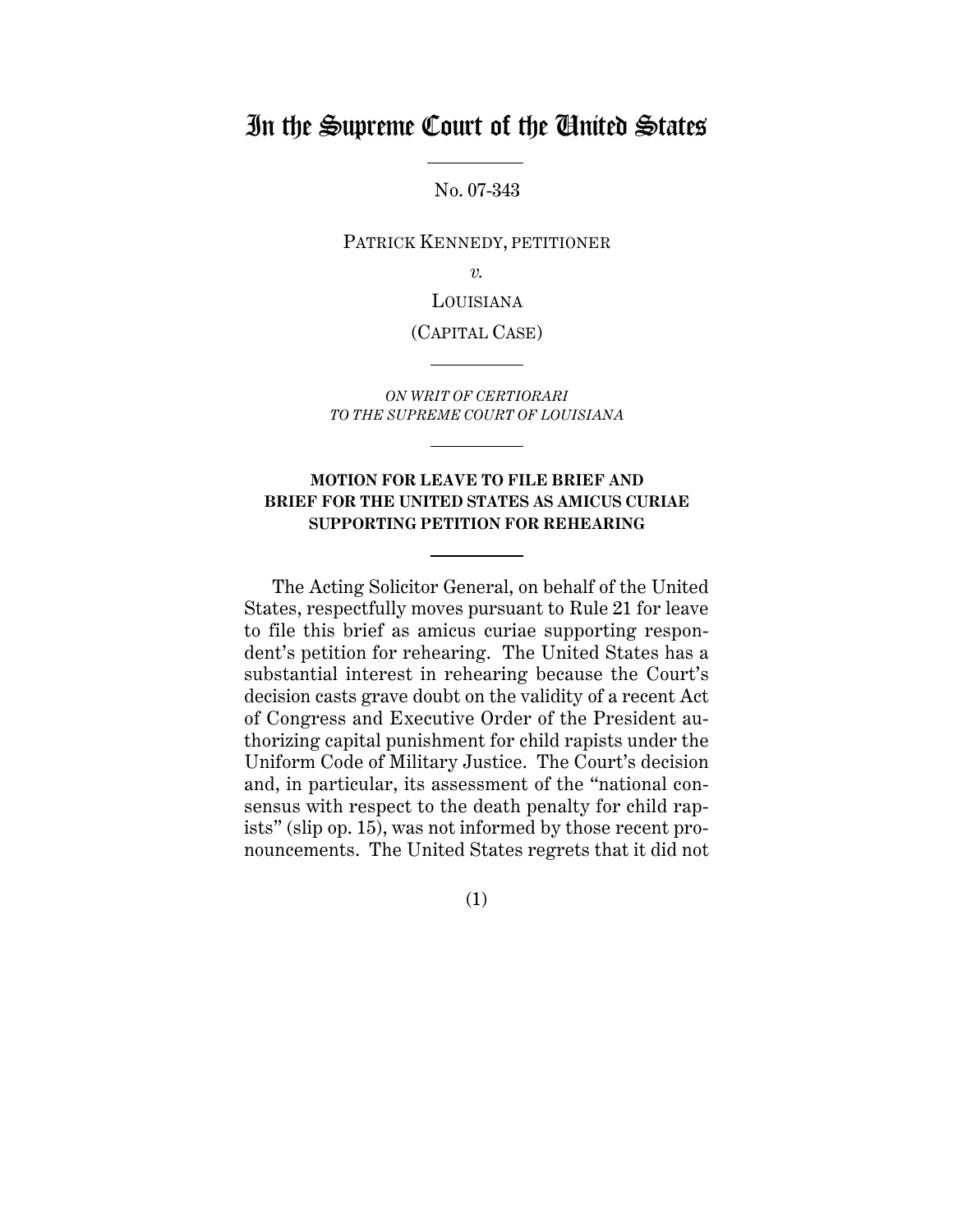previously bring those pronouncements to the Court's attention. Because the Court did not have a complete description of the relevant legal landscape, the Court's decision rests on an erroneous and materially incomplete assessment of the "national consensus" concerning capital punishment for child rape. That error undermines the foundation for the Court's decision.

While the Court appropriately limits rehearing to extraordinary cases, rehearing is warranted here in light of the material error described above, and to permit the Court to reconsider its decision in light of the currently prevailing moral judgment of society—as recently expressed through the acts of the Nation's Legislative and Executive Branches—that capital punishment is appropriate for child rapists. While the United States believes that the Court's decision is incorrect and that the State's law should be upheld under a proper analysis, even if the Court reaches the same result following rehearing, rehearing is warranted to ensure that a material omission in the decisionmaking process has not tainted the Court's decision on a matter of such profound constitutional, moral, and practical importance. Accordingly, the United States urges the Court to grant rehearing.

#### **STATEMENT**

The Court's divided decision holds that the Eighth Amendment prohibits a capital sentence for child rapists who do not kill and do not intend to kill their victims. Slip op. 1. That broad holding has no articulated exception, seemingly extending to all instances of child rape and any set of aggravating circumstances (short of the victim's death), no matter how extraordinarily heinous or depraved the offense, no matter the child rapist's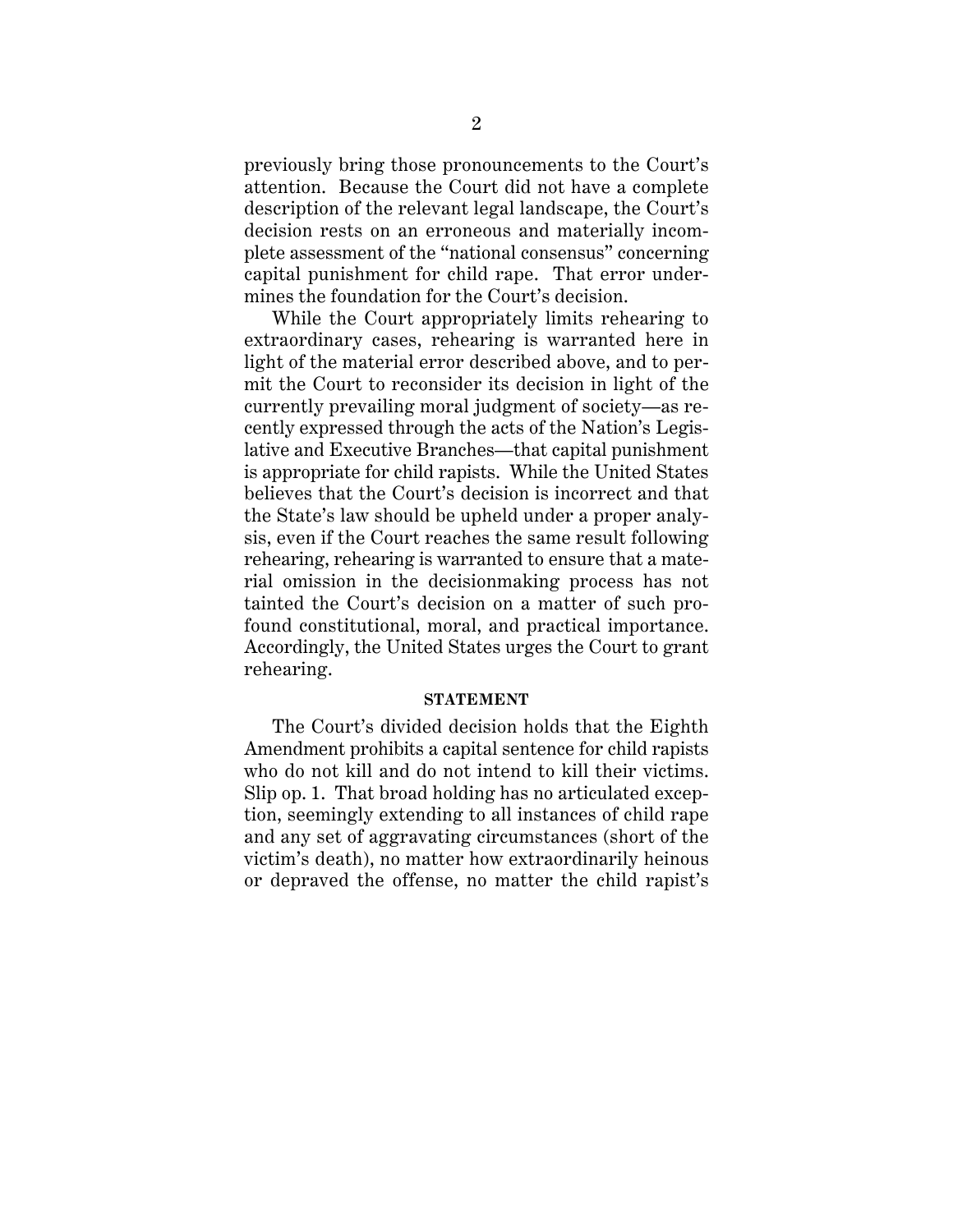prior criminal history, and no matter the limiting circumstances a State may prescribe in channeling the death penalty for child rape. See *id.* at 28-30.

The Court based that decision on two factors. First, the Court examined "objective indicia" of current societal norms, slip op. 11; see *id.* at 8, and concluded that a "national consensus" had emerged against capital punishment for child rapists, *id.* at 15, 36. See *id.* at 11-23 (citing *Roper* v. *Simmons*, 543 U.S. 551 (2005); *Atkins* v. *Virginia*, 536 U.S. 304 (2002); *Enmund* v. *Florida*, 458 U.S. 782 (1982); and *Coker* v. *Georgia*, 433 U.S. 584 (1977) (plurality opinion)). Second, after stating that such "objective evidence of contemporary values" was entitled to "great weight," *id*. at 23, the Court applied its "own independent judgment" and ultimately concluded that "the death penalty is not a proportional punishment for the rape of a child." *Id.* at 10, 35; see *id.* at 23-25.

Significantly, in finding a "national consensus" against capital punishment for child rape, the Court examined both state and federal legislation concerning capital punishment and child rape. Slip op. 15. That review led the Court to conclude that, while the Federal Government currently imposes capital punishment for some crimes, Congress has not "authorize[d] the death penalty for rape of a child." *Ibid.*; see *id.* at 12-13; see also dissenting op. 13 (Alito, J.). That conclusion, however, was in error. Just two years ago, Congress and the President explicitly authorized the death penalty for child rape.

In 2006, Congress enacted the National Defense Authorization Act for Fiscal Year 2006 (NDAA), Pub. L. No. 109-163, 119 Stat. 3136. That Act substantially revised Article 120 of the Uniform Code of Military Justice (UCMJ), 10 U.S.C. 920. See NDAA § 552(a)(1), 119 Stat.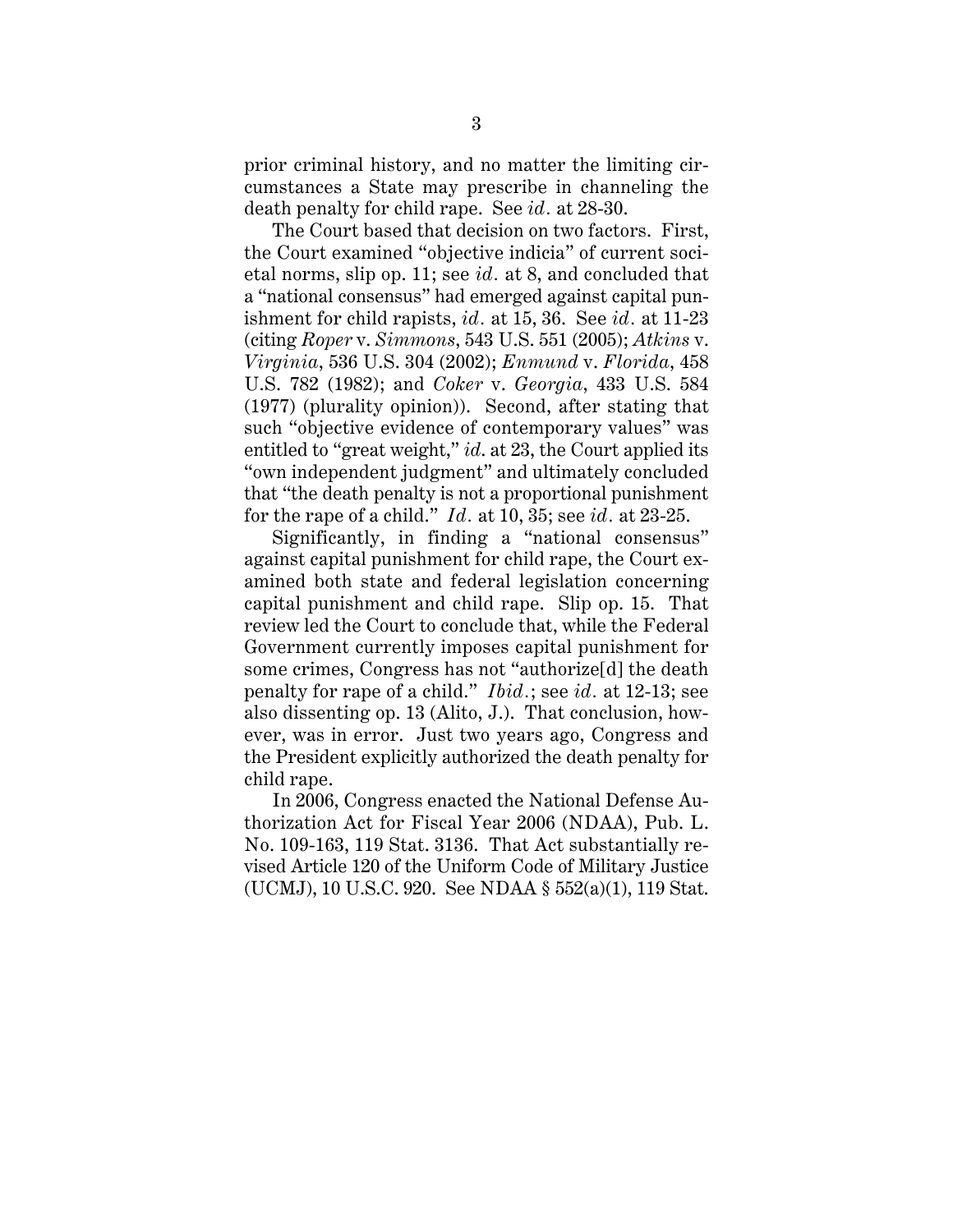3257; *id.* § 552(f), 119 Stat. 3263 (amendments effective October 1, 2007).<sup>1</sup> Among other things, in enacting the NDAA, Congress sought to establish "a series of graded [sex] offenses \* \* \* based on the presence or absence of aggravating factors" and, further, to specify "interim maximum punishments [for those crimes] based on the degree of the offense." H.R. Rep. No. 89, 109th Cong., 1st Sess. 332 (2005) (House Report); see H.R. Conf. Rep. No. 360, 109th Cong., 1st Sess. 703 (2005).

As is pertinent here, the NDAA established child rape as a separate criminal offense under Article 120 defined as either (1) any sexual act with a child under the age of 12 or (2) a sexual act with a child aged 12 to 15

 $^{\rm 1}~$  Before the 2006 amendments, Article 120 of the UCMJ defined the military offense of rape without regard to the victim's age and authorized death as the maximum punishment. 10 U.S.C. 920(a); see also 50 U.S.C. 714(a) (Supp. IV 1950). In 1984, the President promulgated capital sentencing factors under Rule for Courts-Martial 1004. See *Loving* v. *United States*, 517 U.S. 748, 754 (1996). Under that rule, a capital sentence could have been imposed for rape if the members of the court-martial unanimously found that, among other things, the victim was younger than 12. Rule for Courts-Martial 1004(c)(9). Congress subsequently requested that the Secretary of Defense review the UCMJ to "determin[e] what changes are required to improve the ability of the military justice system to address issues relating to sexual assault" and report his recommendations. Ronald W. Reagan National Defense Authorization Act for Fiscal Year 2005, Pub. L. No. 108-375, § 571(a), 118 Stat. 1920. After extensive study, the Defense Department recommended that Congress amend Article 120 to eliminate the absence of consent as an element of rape and provided Congress with a draft of complementary, non-statutory changes to the *Manual for Courts-Martial* that clarified that rape would continue to be a capital offense where the victim was younger than 12. See Dep't of Defense, *Proposed Amendments to the Uniform Code of Military Justice* 16-17, 21 (Apr. 7, 2005) <http://www.dod.mil/dodgc/php/docs/HASCMeeting 42105.pdf>.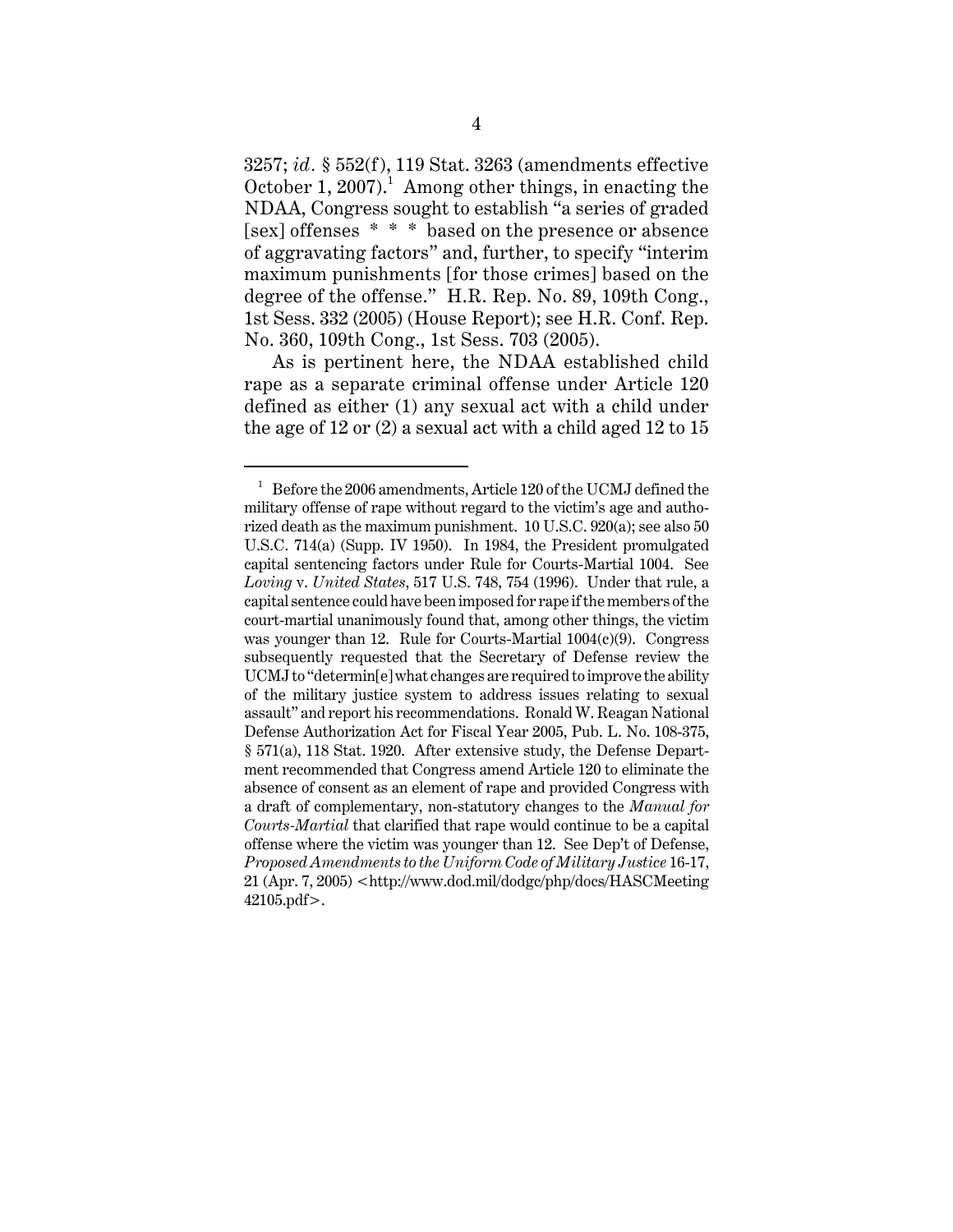committed by using force; causing grievous bodily harm; threatening death, grievous bodily harm, or kidnaping; rendering the child unconscious; or administering a drug, intoxicant, or similar substance that impairs the victim's ability to appraise or control his or her conduct. NDAA § 552(a)(1), 119 Stat. 3257, 3261 (10 U.S.C. 920(b) and (t)(9)). Congress further directed that, "based on the degree of the offense" (House Report 332) and until the President determines otherwise, the maximum penalty that courts-martial may impose for child rape is death. See NDAA § 552(b)(1), 119 Stat. 3263.

In 2007, the President issued an executive order concurring with the judgment of Congress that death is the appropriate maximum penalty for child rape. See Exec. Order No. 13,447, § 3(d), 3 C.F.R. 278 (2008) (amending *Manual for Courts-Martial*, Pt. IV ¶ 45.f.(1)).

#### **REASONS FOR GRANTING REHEARING**

The Court's decision is grounded on a materially erroneous understanding of federal law. Contrary to statements in the opinion, both Congress and the President have recently determined that a maximum sentence of death is appropriate and proportionate for cases involving the extraordinarily grave crime of child rape. That determination by two co-equal Branches of the National Government not only is entitled to great weight, it also underscores the emerging "national consensus" supporting—not opposing—capital punishment in cases of child rape. This Court, moreover, has never found the *absence* of a "national consensus" that capital punishment was appropriate for a particular offense or category of offenders where the Congress of Representatives from all 50 States had affirmatively authorized such punishment, nor has it substituted its own "inde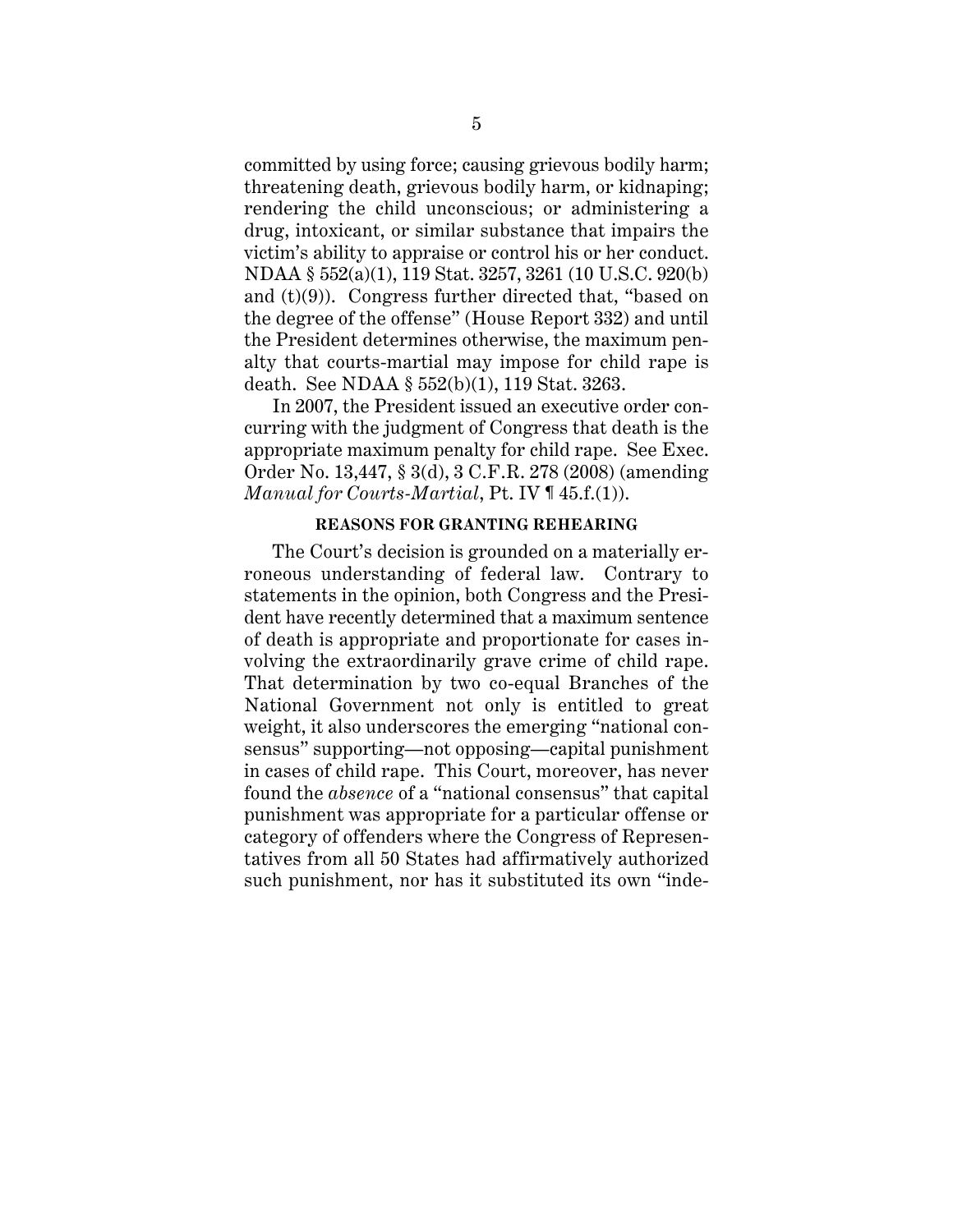pendent judgment" for a national consensus that *did* exist in favor of capital punishment for a particular offense or offender. Rehearing is warranted to allow the Court to correct the material error in its opinion, reconsider this case in light of the recent judgments of the Nation's political Branches, and ensure that a decision of exceptional constitutional, moral, and practical consequence is not tainted by a significant omission in the Court's decisionmaking process.

# **A. Recent Judgments Of The Political Branches Reflect An Emerging National Consensus Supporting Capital Punishment In Cases Of Child Rape**

1. In *Roper*, *Atkins*, *Enmund*, and *Coker*, the Court held the death penalty unconstitutional under circumstances that were *consistent with* congressional enactments reflecting the Nation's moral judgment at the time. In *Roper* and *Atkins*, the Court found a national consensus against applying the death penalty to juvenile and mentally retarded defendants where Congress prohibited federal death sentences for such defendants. See *Roper*, 543 U.S. at 567 (citing 18 U.S.C. 3591); *Atkins*, 536 U.S. at 314 & n.10 (citing 18 U.S.C. 3596(c) and 21 U.S.C. 848(*l*)). *Enmund*'s Eighth Amendment holding was similarly supported by a federal statute that did "not permit a defendant such as Enmund to be put to death." See *Enmund*, 458 U.S. at 791 & n.10 (citing 49 U.S.C. 1473(c)(6) (1976) (repealed 1994)). And, in *Coker*, the plurality's conclusion that the non-fatal rape of an adult woman could not constitutionally be punished with death was consistent with Congress's silence on the subject at that time. See *Coker*, 433 U.S. at 593-596.<sup>2</sup>

<sup>2</sup> In *Coker*, Congress was silent on the pertinent question because it had not affirmatively authorized the death penalty for rape in the wake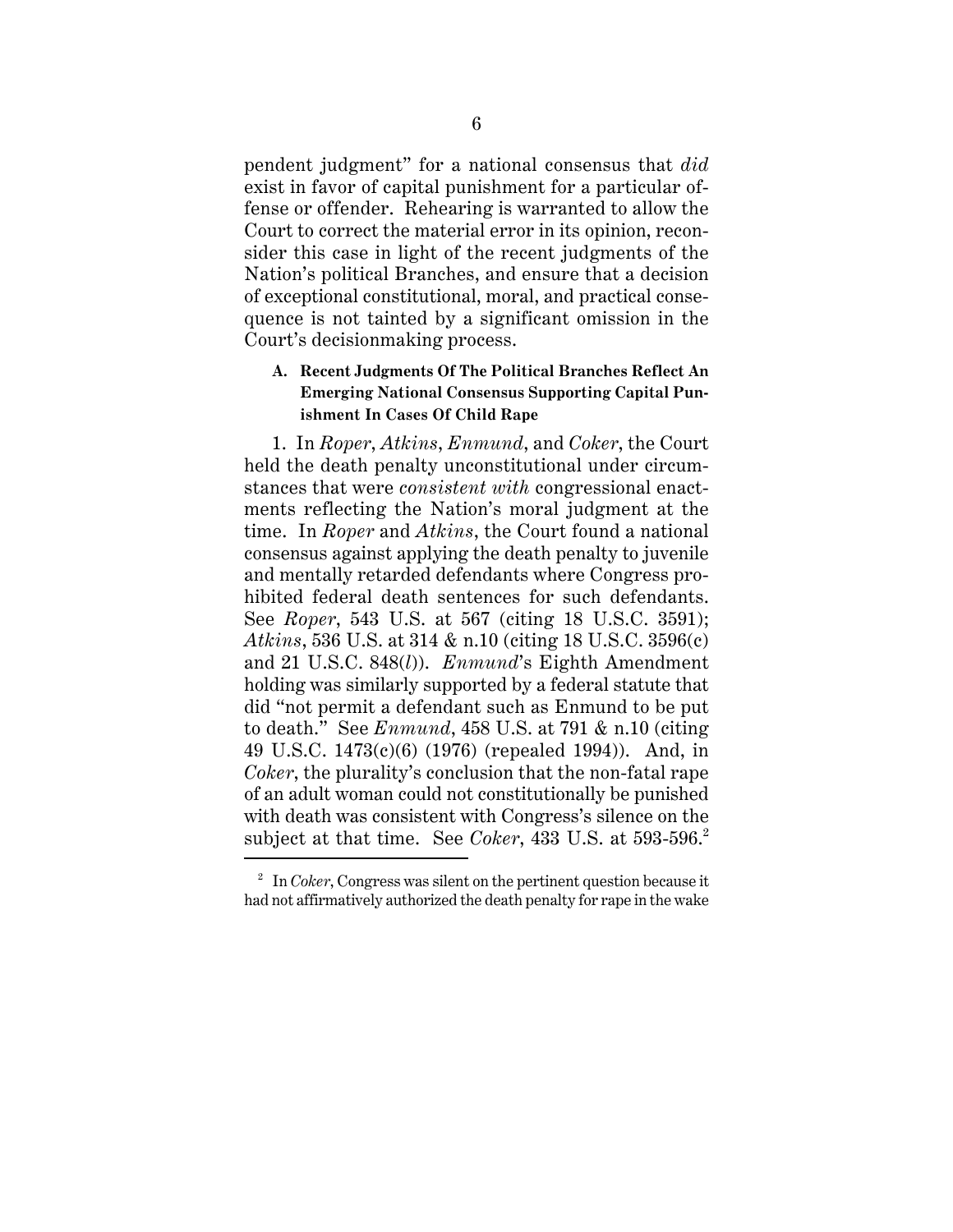The Court has never held the death penalty unconstitutional under its "national consensus" analysis where Congress has *authorized* death for the offense at issue.

The Court's decision here significantly departs from those prior rulings by contradicting the considered judgments of Congress and the President that child rape may be punished appropriately as a capital offense. At a minimum, those judgments are entitled to considerable weight in assessing whether a national consensus against capital punishment exists in this context. Indeed, Congress acts through the representatives of all 50 States and, therefore, a "statute enacted by Congress expresses the will of the people of the United States." *United States* v. *Lee Yen Tai*, 185 U.S. 213, 222 (1902). The fact that Congress recently enacted legislation authorizing capital punishment for child rape by an overwhelming 374-to-41 vote in the House, see 151 Cong. Rec. H12,242 (Dec. 18, 2005), and a voice vote in the Senate, *id.* at S14,275 (Dec. 22, 2005), therefore underscores, if not independently expresses, a current societal judgment that such punishment can be graduated and proportionate to the offense of child rape.

Moreover, unlike determinations of state legislatures, this "Court accords 'great weight to the decisions of Congress'" in constitutional contexts because "Congress is a coequal branch of Government whose Members take the same oath [as the Court] to uphold the Constitution of the United States." *Rostker* v. *Goldberg*,

of this Court's decision in *Furman* v. *Georgia*, 408 U.S. 238 (1972), which "invalidated most of the capital punishment statutes in this country, including the rape statutes." *Coker*, 433 U.S. at 593 (plurality opinion); see *id.* at 595-596 (concluding that "Georgia is the sole jurisdiction in the United States at the present time" authorizing capital punishment for the rape of an "adult woman").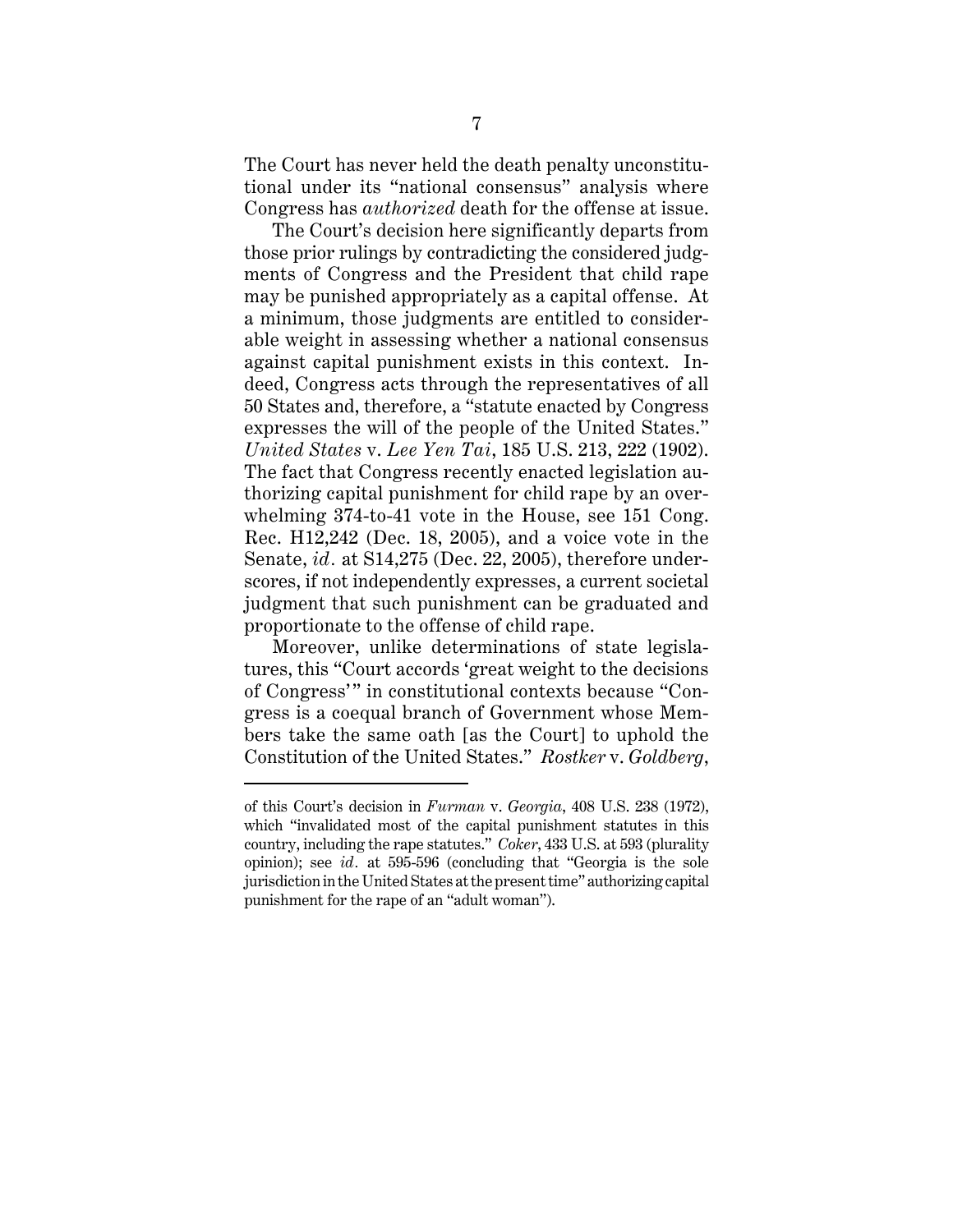453 U.S. 57, 64 (1981) (citation omitted). The Court accords such deference even where a "considered decision of the Congress and the President" "implicate[s] fundamental constitutional rights." *Fullilove* v. *Klutznick*, 448 U.S. 448, 472-473 (1980). Thus, there is (to say the least) a strong presumption that the recent determination by Congress and the President that capital punishment is an appropriate sanction for child rape accurately reflects the views of our society.

2. Those recent federal pronouncements also amplify a broader trend of recognizing the incalculable individual and societal harms inflicted by the sexual abuse of children. Over the last 14 years, Congress has repeatedly addressed the serious problem of sexual abuse of young children. As the dissenting opinion explains (at 9- 11), Congress enacted the Jacob Wetterling Crimes Against Children and Sexually Violent Offender Registration Act, 42 U.S.C. 14071 (2000 & Supp. V 2005), in 1994 in the face of increasing reports of child sexual abuse and growing public sensitivity to the grave nature of such offenses. Congress has subsequently revisited the problem of sexual abuse of young children in numerous statutes, including several that increase punishments for federal sex crimes. In 1996, for instance, Congress required a mandatory life sentence for defendants convicted of a sexual act with a child younger than 12 in federal enclaves or certain federal facilities if the defendant previously was convicted for a similar offense and, in 2006, Congress added a mandatory minimum of 30 years imprisonment for first-time offenders. 18 U.S.C. 2241(c). Congress similarly revised the penalties for abusive sexual contact in 1998 to double the maximum term of imprisonment whenever the victim is a child younger than 12. 18 U.S.C. 2244(c).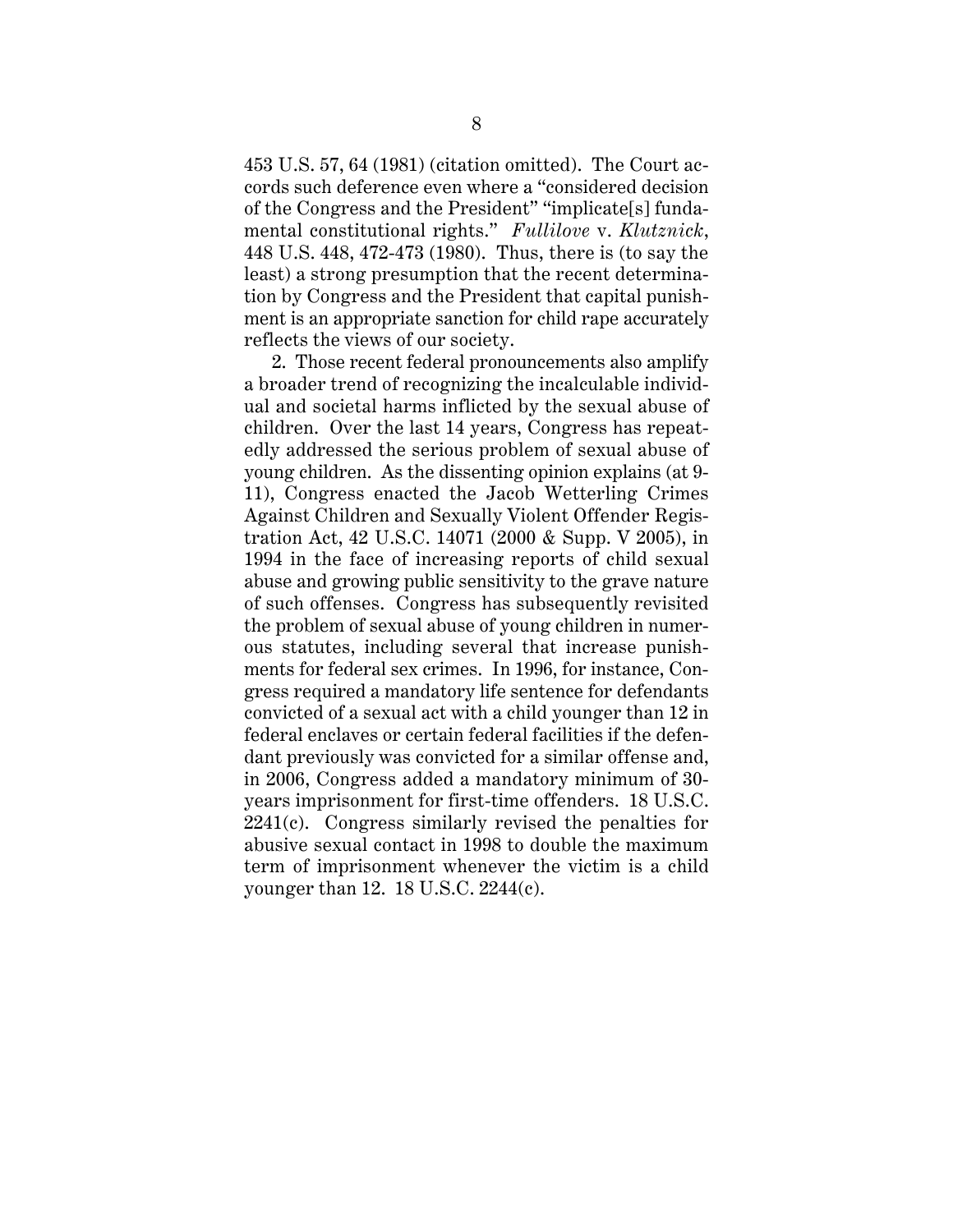Congress's express authorization of the death penalty for child rape in the NDAA reflects a natural progression in Congress's efforts to stem the tide of child sexual abuse. Those efforts find close parallels in state legislation over the last 13 years that mark a "change towards making child rape a capital offense." See slip op. 21; see also dissenting op. 1-13 (Alito, J., dissenting) (explaining trend towards capital punishment for child rapists). And they are reflected by the President's own determination in 2007, by executive order, that the death penalty is appropriate for child rape.

Because the Court's decision in this case did not account for the recent federal pronouncements *supporting* the authorization of the death penalty for child rape, rehearing is warranted to reconsider the Court's determination that there is a national consensus *against* the imposition of the death penalty for child rape.

# **B. The Court's Own Independent Judgment May Be Affected By Its Consideration Of Recent Actions By Congress And The President.**

In invalidating the Louisiana law at issue, the Court also invoked its "own independent judgment" in discerning the "[e]volving standards of decency" that the Court has looked to in construing the Eighth Amendment. Slip op. 10, 23-25. Setting aside whether the Eighth Amendment contemplates invalidation of capital punishment when objective indications of societal views reveal that the country regards that punishment as appropriate for a particular offense, the Court has not had occasion to illuminate the extent to which these two inquiries are interdependent. Nor has the Court ever exercised its "independent judgment" in the line of cases in which it has applied this two-step analysis to bar the imposition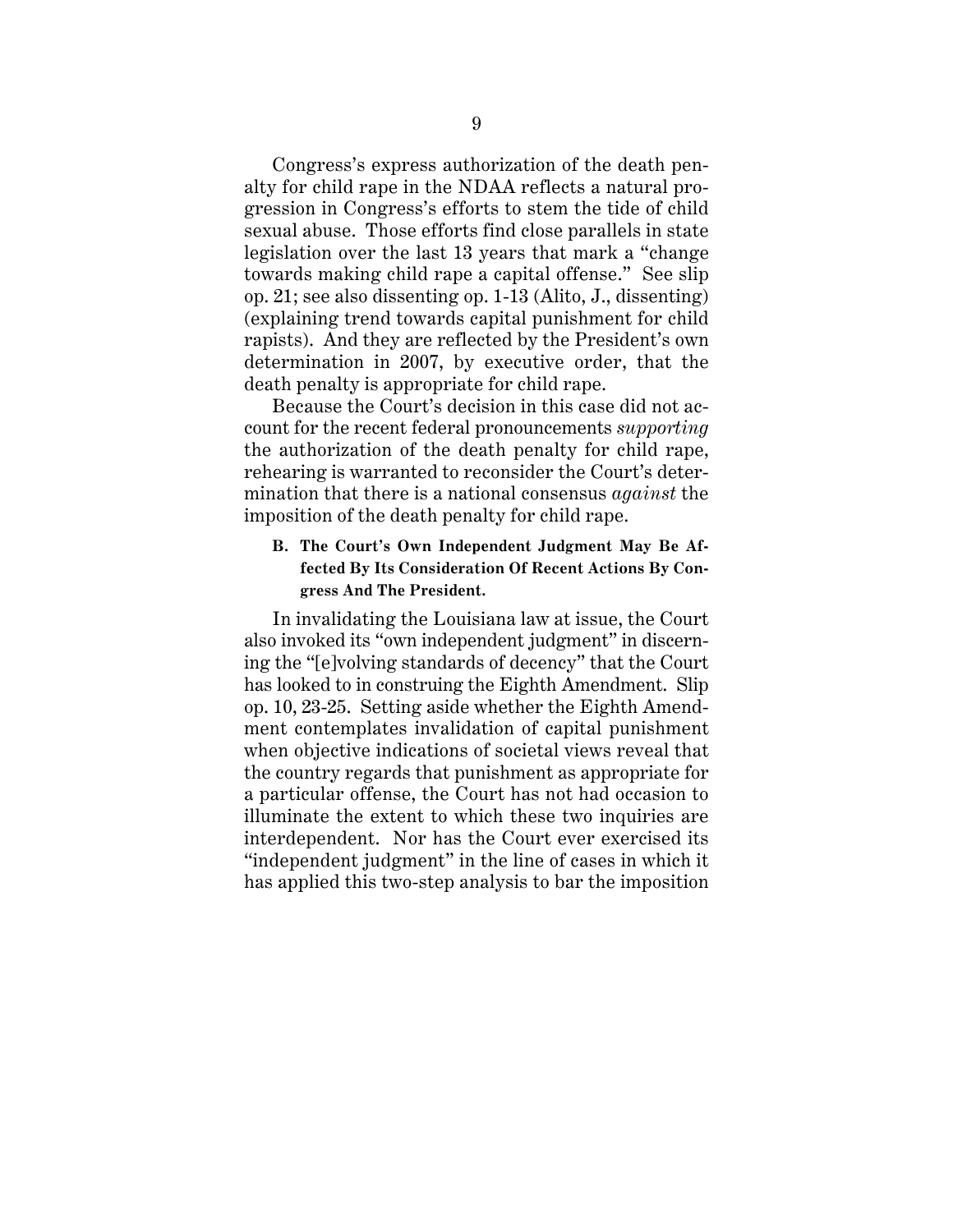of the death penalty for a particular offense or offender in the face of a national consensus *supporting* it.

At the least, the Court's exercise of its own judgment in this case presumably would be affected by the Court's consideration of the recent federal pronouncements discussed above. Not only are the judgments of co-equal Branches entitled to due regard by this Court, *Coker* itself indicates that the Court's "Eighth Amendment judgments should not be, or appear to be, merely the subjective views of individual Justices" and that the Court's jurisprudence in this area should be informed "to the maximum possible extent" by objective measures of "public attitudes concerning a particular sentence." 433 U.S. at 592. That cautious approach is particularly appropriate here, where the Court's application of independent judgment appears to have been governed in significant part by policy considerations regarding the "consequences of making child rape a capital offense." Slip op. 30-35. Where, as here (and in contrast to *Roper*, *Atkins*, and *Enmund*), the National Legislature and Executive have determined that capital punishment is an appropriate sentence for a crime, the Court should be particularly hesitant in making a contrary determination based on its assessment of competing policy considerations rejected by the political Branches.

Rehearing is warranted to permit the Court to address whether its decision should be tailored more narrowly in light of the newly presented and important evidence that national representatives of the people of the United States do not share the Court's categorical view that the death penalty is not appropriate in the case of child rape, no matter how heinous the particular offense. At a minimum, before such a categorical judgment is pronounced (if it is to be pronounced at all), the contrary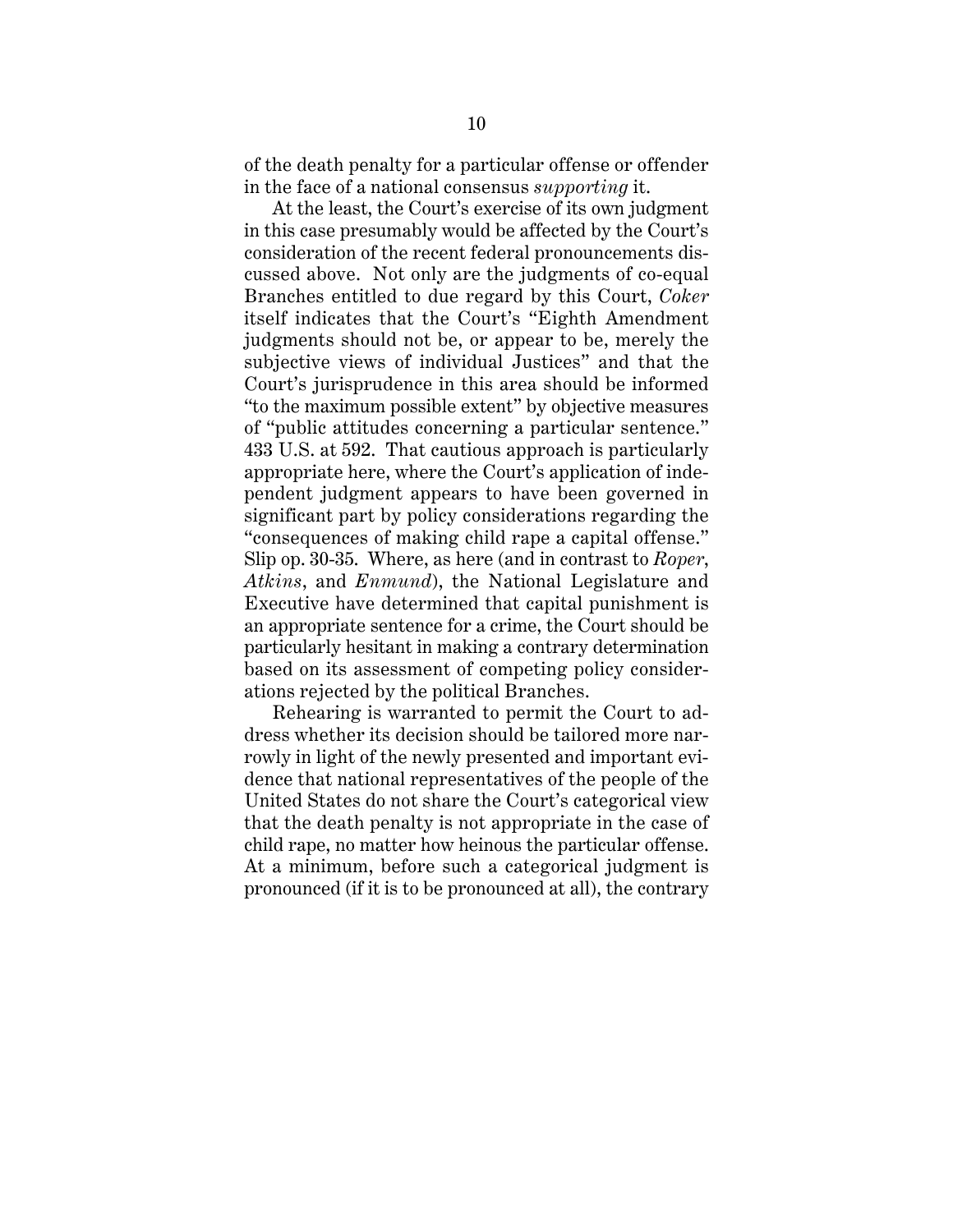views of the Nation's Legislative and Executive Branches should be heard and fully considered following rehearing.<sup>3</sup>

Even if the Court were to conclude that its initial decision was correct following reconsideration of this case in light of the recent federal pronouncements discussed above, rehearing would still be warranted to permit the Court to correct the unnecessarily overbroad implications of the decision and to ensure that the Court's misunderstanding of federal law did not influence the judgment that this Court reached. Rehearing would thus enhance the integrity of the Court's decisionmaking process on a matter of exceptional importance. The rape of a child is an offense of unspeakable depravity, resulting in incalculable individual and societal harm. Likewise, for many Americans, the availability of capital punishment for a particular offense is a matter of profound moral concern. Rehearing is therefore warranted in the extraordinary circumstances of this case.

\* \* \* \* \*

<sup>&</sup>lt;sup>3</sup> The categorical nature of the Court's decision is particularly problematic. For example, while the Court's ruling that the imposition of the death penalty for child rape violates the Eighth Amendment does not admit to any exception, the Court has yet to resolve whether the Eighth Amendment's prohibition against cruel and unusual punishments applies differently in military capital cases. See, *e.g.*, *Loving*, 517 U.S. at 755 (assuming without deciding that "*Furman* applies to this case"); *Schick* v. *Reed*, 419 U.S. 256, 260 (1974) (finding it "unnecessary to reach" the question). Nevertheless, the Court's decision by its terms purports to rule out capital punishment for the offense of child rape across-the-board and thus casts grave doubt on the constitutionality of the NDAA provision discussed above.